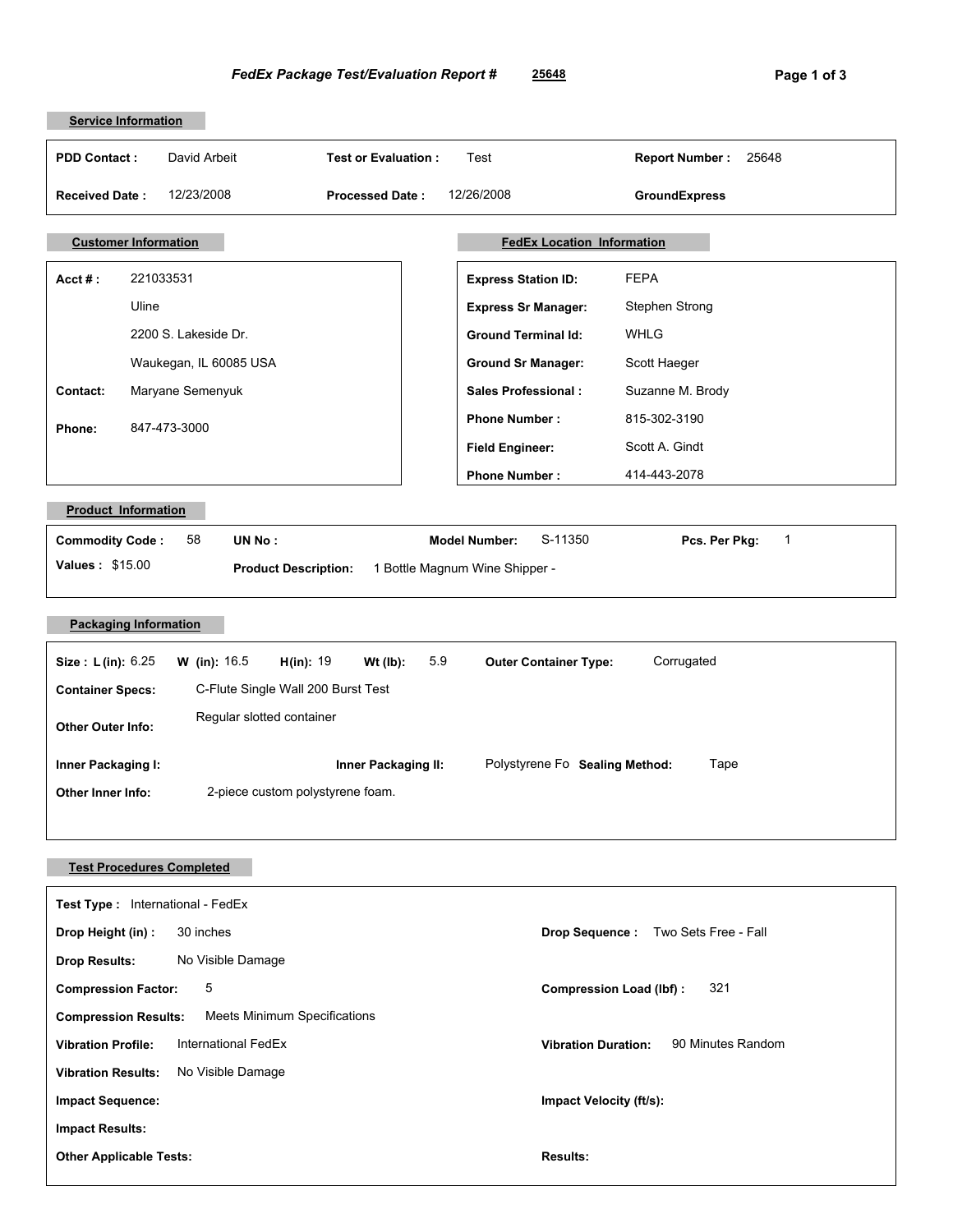## **Test Results Result:** Passed **Date:** 12/29/2008

| <b>Definitions of Results</b> |                                                                                                                                                                                                                                         |
|-------------------------------|-----------------------------------------------------------------------------------------------------------------------------------------------------------------------------------------------------------------------------------------|
| Passed                        | A Package, with article, that has passed all the Fedex Standard Testing Procedures. For Commodities restricted<br>under Liabilities Not Assumed in the Fedex Service Guide, Service Guide Terms and Conditions will take<br>precedence. |
| Failed:                       | A package, with article, that has failed all FedEx Standard Testing Procedures.                                                                                                                                                         |
| Pending:                      | A package, with article, that has been tested to all FedEx Standard Test Procedures. Confirmation of results is<br>subject to customer inspection.                                                                                      |
|                               |                                                                                                                                                                                                                                         |

**Comments and Packaging Recommendations\***

\* Our provision of advice, assistance or guidance on the appropriate packaging of shipment does not constitute acceptance of liability, unless such advice, assistance or guidance is in writing from the FedEx Packaging Design and Development department and expressly accepts liability in the event of a damaged shipment.